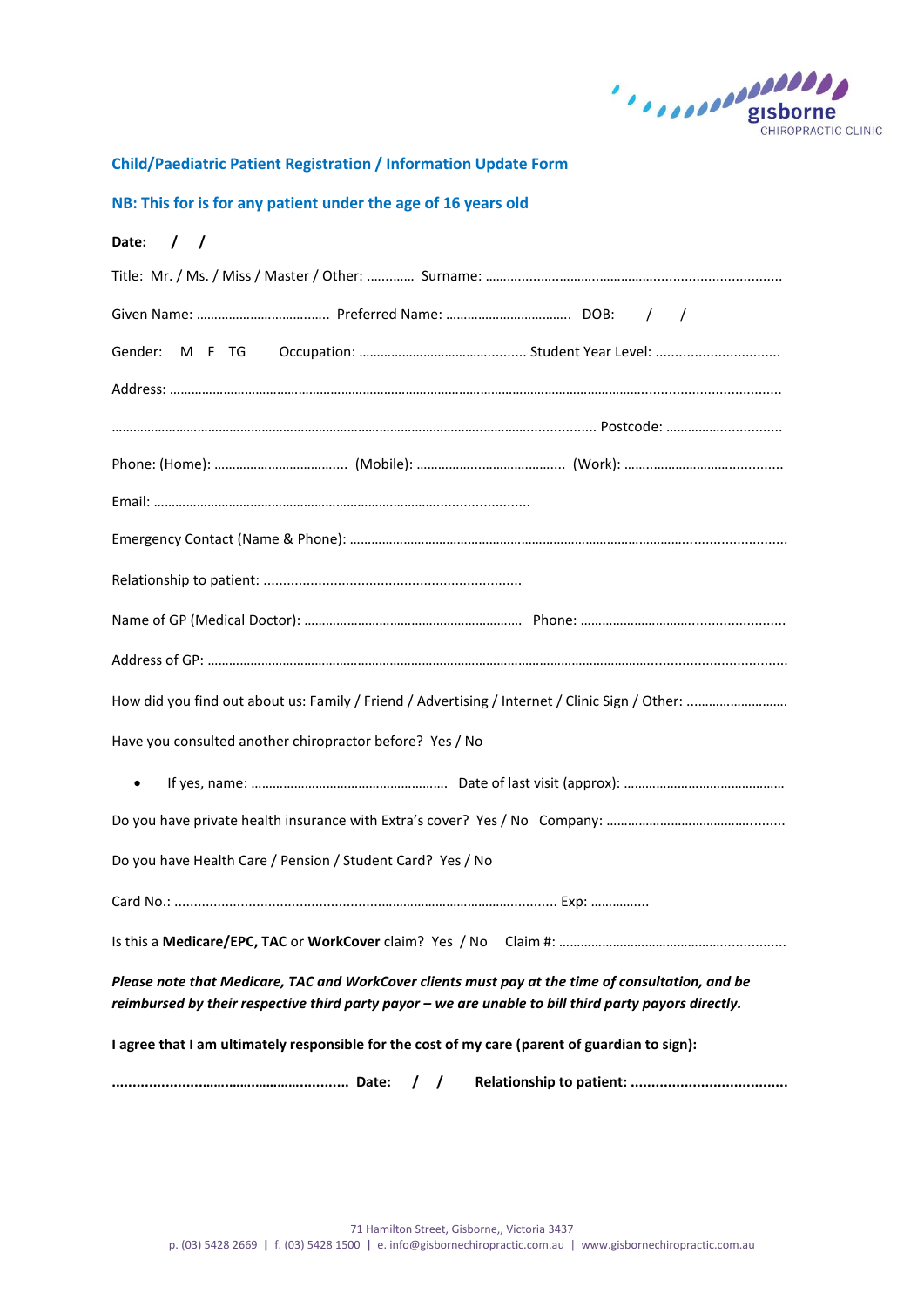

### **Medical History:**

Please list **all** surgeries, hospitalizations, traumas, disabilities and serious / chronic illnesses:

| Vear     | `∩nditi∩   |
|----------|------------|
| Vear<br> | Condition. |

Year: ……………………… Condition: ………………………………………………………………………………….................................

| Have you experienced any of the<br>following in the past month or since<br>the onset of your main presenting<br>health problem? |            |           | Have you ever been diagnosed with<br>any of the following health problems? |            |           |
|---------------------------------------------------------------------------------------------------------------------------------|------------|-----------|----------------------------------------------------------------------------|------------|-----------|
|                                                                                                                                 | <b>YES</b> | <b>NO</b> |                                                                            | <b>YES</b> | <b>NO</b> |
| Nausea or vomiting                                                                                                              |            |           | High cholesterol or triglycerides                                          |            |           |
| Fever or rashes                                                                                                                 |            |           | High blood pressure                                                        |            |           |
| Fatigue not resolved by sleep                                                                                                   |            |           | Stroke, TIA or aneurysms                                                   |            |           |
| Unexplained weight loss or gain                                                                                                 |            |           | Anaemia / Low iron levels                                                  |            |           |
| Dizziness, vertigo or light-headedness                                                                                          |            |           | Thyroid problems                                                           |            |           |
| Difficulty breathing                                                                                                            |            |           | Cancer                                                                     |            |           |
| Chest pain or discomfort                                                                                                        |            |           | Diabetes or abnormal blood sugar levels                                    |            |           |
| Fainting or loss of consciousness                                                                                               |            |           | Allergies or immune related conditions                                     |            |           |
| Decreased urinary or bowel control                                                                                              |            |           | Other vascular or systemic conditions                                      |            |           |
| Pain or blood loss during urination or<br>bowel movements                                                                       |            |           | Bone or joint diseases (e.g. osteoporosis,<br>arthritis etc.)              |            |           |

## Are you currently seeing a GP or specialist? Yes / No

If yes, name/s: .……………………………………………………………… Date of last visit (approx): ………………………..

…………………………………………………………………………………………………………………………....................................................

…………………………………………………………………………………………………………………………....................................................

### **Current medications:**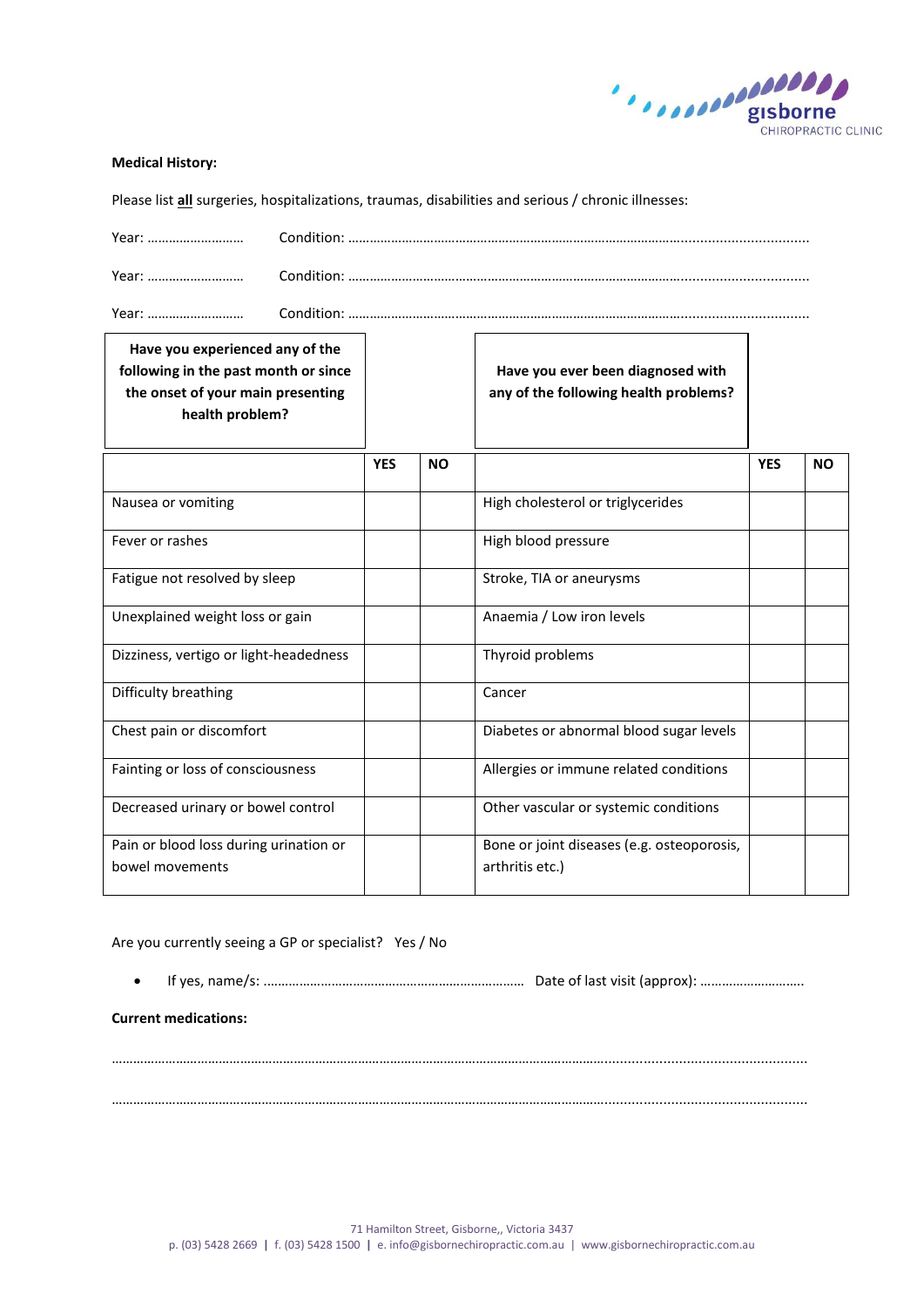

# **Have any of your siblings, parents or grandparents suffered from (if yes, who and what condition):**

| <b>Blood disorders:</b>                                                                          | <b>Blood disorders:</b>             |  |  |  |
|--------------------------------------------------------------------------------------------------|-------------------------------------|--|--|--|
| Diabetes:                                                                                        | Stroke:                             |  |  |  |
| Autoimmune diseases:                                                                             | Epilepsy:                           |  |  |  |
| Genetic disorders:                                                                               | Cancer:                             |  |  |  |
| Nervous system disease:                                                                          | Muscle, bone or joint conditions:   |  |  |  |
| Females over 12 years old:                                                                       |                                     |  |  |  |
| Are you taking an oral contraceptive pill? Yes / No                                              |                                     |  |  |  |
| Could you be pregnant?<br>Yes / No Due Date: / / Weeks pregnant:                                 |                                     |  |  |  |
| Complete the following questions if the consultation is for a child younger than 3 years of age: |                                     |  |  |  |
| What was the duration of the pregnancy?  / months or  / weeks                                    |                                     |  |  |  |
| Were there any complications during your pregnancy? Yes / No                                     |                                     |  |  |  |
|                                                                                                  |                                     |  |  |  |
| Labour duration:  / hours<br>Delivery type:<br>Vaginal / Caesarean                               |                                     |  |  |  |
| Was there any assistance required during the labour?<br>Yes / No If yes: Suction / Forceps       |                                     |  |  |  |
| Did your child spend any time in special care or NICU?                                           | Yes / No                            |  |  |  |
|                                                                                                  |                                     |  |  |  |
|                                                                                                  |                                     |  |  |  |
|                                                                                                  |                                     |  |  |  |
| Did your child pass their newborn hearing test?<br>Yes / No                                      |                                     |  |  |  |
|                                                                                                  |                                     |  |  |  |
| Do you have concerns about your child's:<br>Head shape                                           | Yes / No<br>Yes / No<br><b>Hips</b> |  |  |  |
| Everyone, please complete the following context of care information:                             |                                     |  |  |  |
| What are your health and lifestyle goals? Why did you come to this clinic?                       |                                     |  |  |  |
|                                                                                                  |                                     |  |  |  |
|                                                                                                  |                                     |  |  |  |